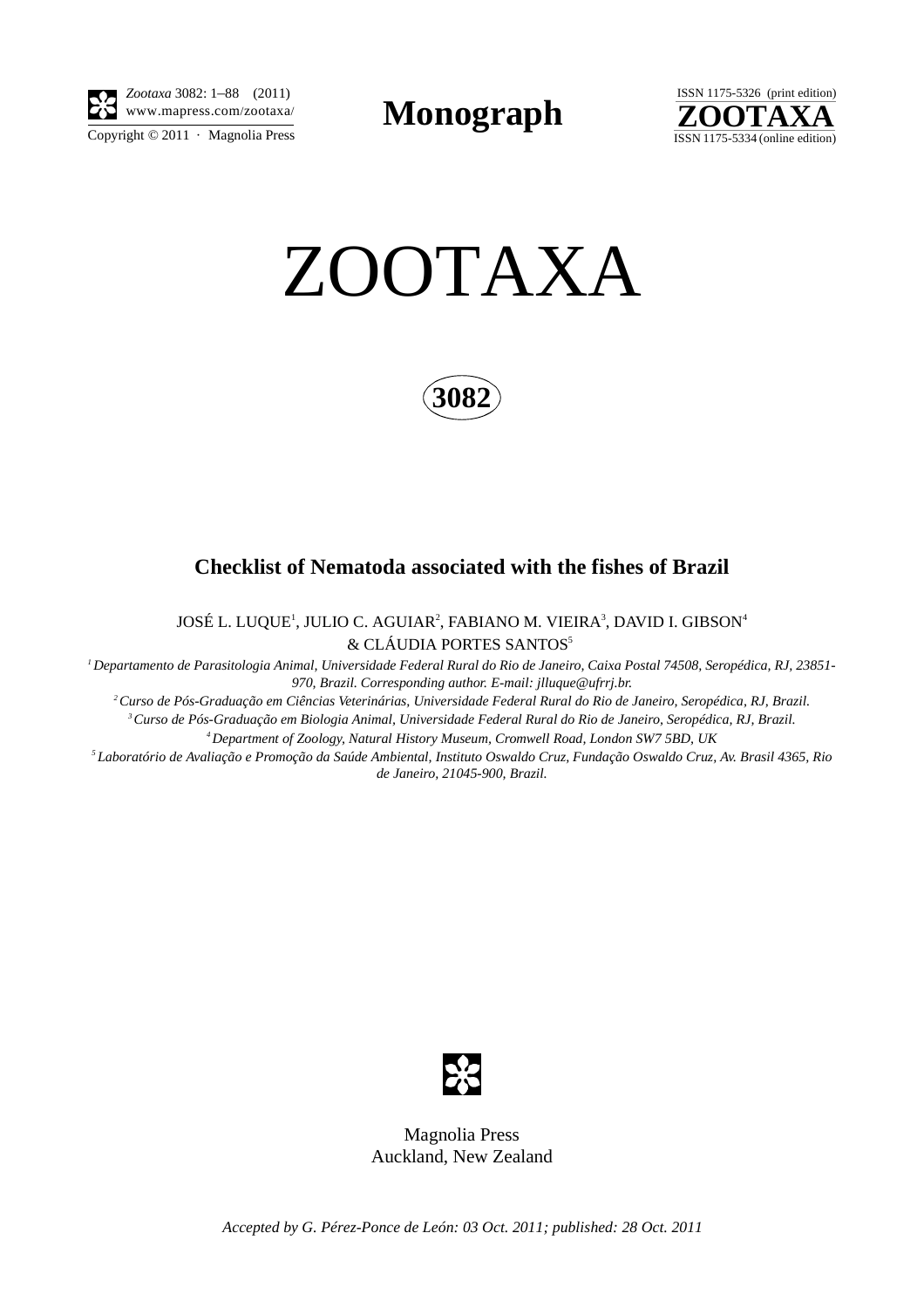JOSÉ L. LUQUE, JULIO C. AGUIAR, FABIANO M. VIEIRA, DAVID I. GIBSON & CLÁUDIA PORTES SANTOS **Checklist of Nematoda associated with the fishes of Brazil** (*Zootaxa* 3082)

88 pp.; 30 cm.

28 Oct. 2011

ISBN 978-1-86977-813-2 (paperback)

ISBN 978-1-86977-814-9 (Online edition)

FIRST PUBLISHED IN 2011 BY Magnolia Press P.O. Box 41-383 Auckland 1346 New Zealand e-mail: zootaxa@mapress.com http://www.mapress.com/zootaxa/

© 2011 Magnolia Press

All rights reserved.

No part of this publication may be reproduced, stored, transmitted or disseminated, in any form, or by any means, without prior written permission from the publisher, to whom all requests to reproduce copyright material should be directed in writing.

This authorization does not extend to any other kind of copying, by any means, in any form, and for any purpose other than private research use.

ISSN 1175-5326 (Print edition) ISSN 1175-5334 (Online edition)